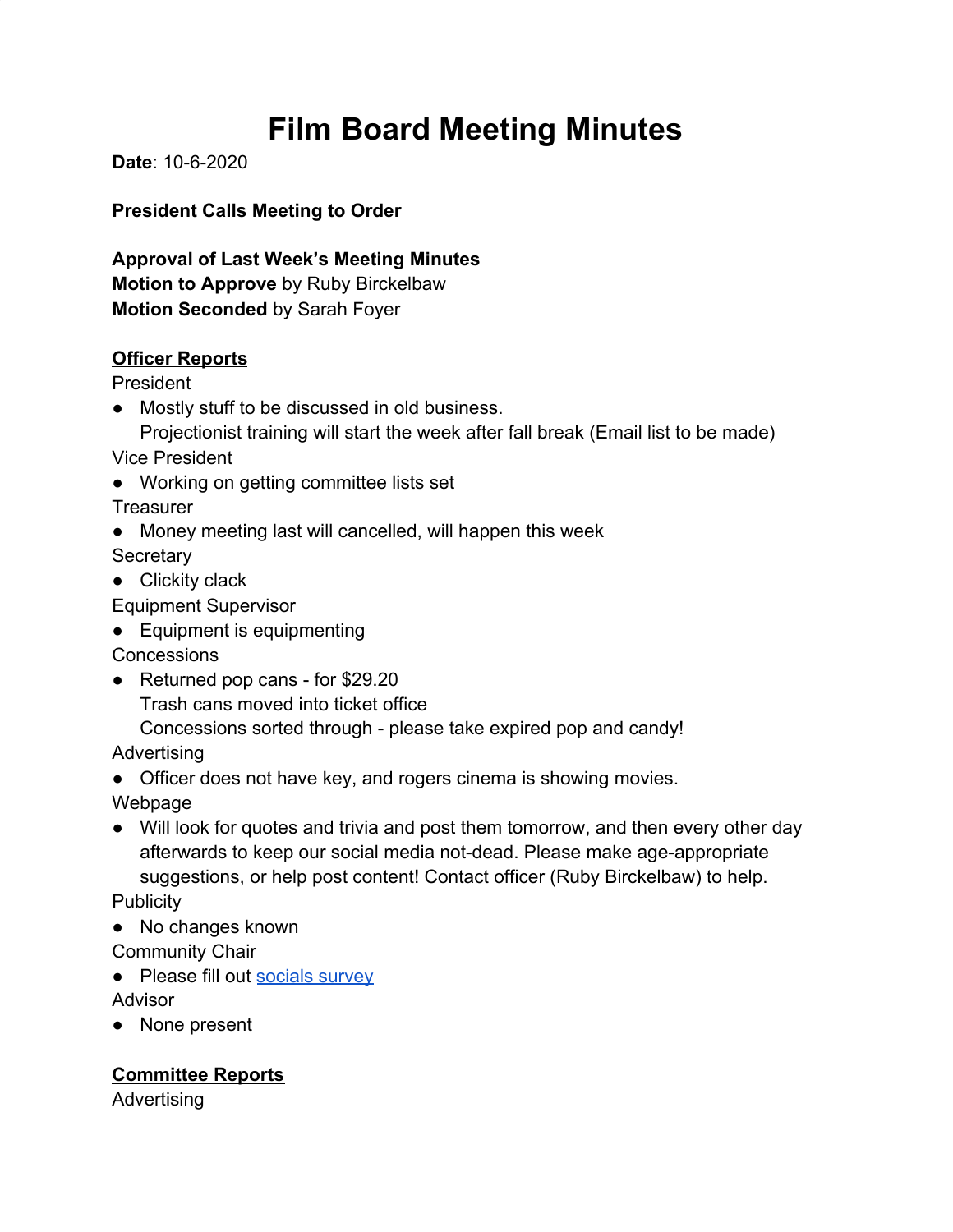| Equipment                               |
|-----------------------------------------|
|                                         |
| Judicial                                |
|                                         |
| Movie                                   |
|                                         |
|                                         |
| Should start up committee meetings soon |

# **HOW'S THE BOARD?**

## **Old Business**

President talked to SLS today. They sound open to more events/paired events, if we can have more people together outside. SLS charges ~\$400 for us to pair with them.

Res Ed movie during fall break would be on Sherman Field, using bleachers as seating. Wanted to show Hocus Pocus, but worried that it might not draw enough people. Hocus Pocus has done well in the past. Halloweentown or Ghostbusters could be a good alternative. On Saturday the 17th at 9:30.

Rosza drive-in movie will be Rocky Horror Picture Show on Halloween. Level 4 lockdown is being worked out by the org doing the show. Filmboard has reached out with an offer of help and hasn't gotten a response back (due to their concerns about ability to do so during lockdown).

#### **HOW'S THE BOARD?**

#### **New Business**

29% of filmboard thinks martians would be green, 57% think they would be a different color and the rest think there are no martians.

Should filmboard invest in outdoor filmboard apparel (lanyards/name tags, beanies, etc)?

Should we stream the debate? Or, for anything of the like, we could fix up our smaller projector to do things outdoors before it gets too cold. Audio engineering society has audio equipment and might help us out.

Our advisor is uncomfortable with us throwing away expired items -- could they be